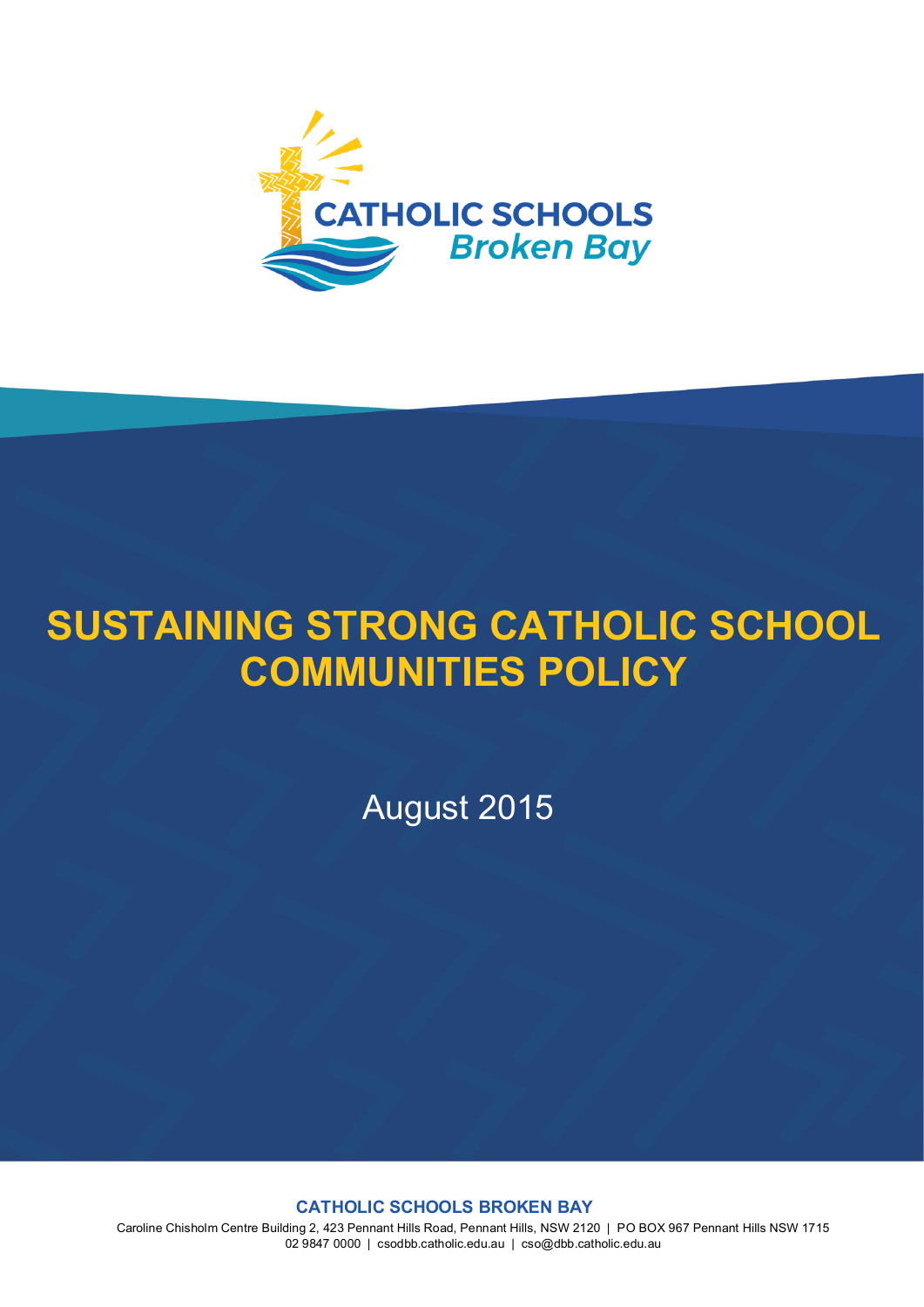## **1. PURPOSE**

As a work of the evangelising mission of Catholic Schools Broken Bay (CSBB) exist to educate and form young people in Catholic discipleship: offering them experiences of following Jesus as members of the Catholic Community.

This policy is intended to develop and support positive relationships within school communities and underpin each school's pastoral care practice. It applies to all members of CSBB: parents, guardians, students, families, employees, parish priests, parish community members, volunteers and contractors. It has the support of the Diocesan Parent Council.

## **2. POLICY STATEMENT**

As a Catholic community our starting point is the understanding that each of us is made in God's image and our deep respect for the innate dignity and uniqueness of each and every person. A Catholic school community immersed in the Gospel of Jesus and filled with his Spirit is committed to the values of compassion, tolerance, forgiveness and reconciliation. The ways in which people interact with each other in the daily life of the school significantly affect each person's sense of well-being, identity and self-worth and contribute to the culture of the community.

The Catholic Church community in the Diocese of Broken Bay establishes schools as vital centres of faith and learning where students are enabled to:

- personally integrate their faith and life
- actively participate in the parish and within the wider community
- develop their intellectual, physical, social, emotional, moral, aesthetic potential.

Parents are the primary educators of their children. We are committed to work together in partnership with parents, families, parishes and the wider Church to:

- nurture individual gifts of students to their highest potential so that they can contribute effectively to Church, society and culture
- live our Catholic mission and identity, school charism and tradition
- support a whole school community approach to student learning and wellbeing.

We do this when we:

- support the principal and staff in the development of a Christ-centred learning community
- act in the best interests of students and their learning
- develop and maintain positive, supportive and respectful community relationships
- are open to learning conversations while building relational trust.

## **3. COLLABORATION TIPS FOR ALL COMMUNITY MEMBERS**

- be prepared to listen and seek to verify facts
- cultivate engaging, respectful conversations and mutual trust
- be aware that people have different perceptions of events
- collaborate to resolve areas of concern
- maintain the integrity of confidential, private and sensitive information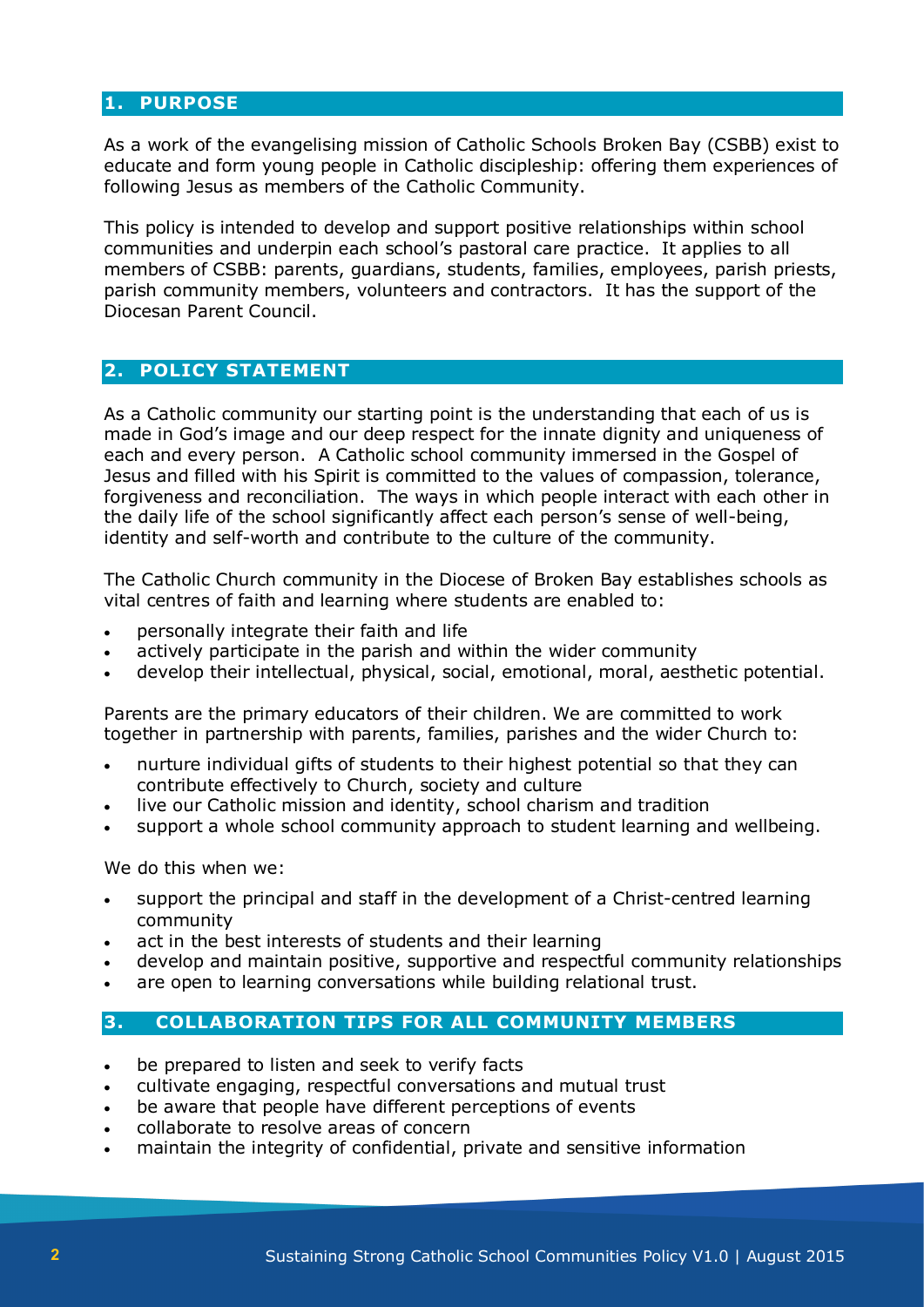- follow school procedures
- be aware when communications become counterproductive and seek assistance if needed
- resolve issues and address any concerns in accordance with CSBB and school policies.

# **4. TIPS FOR PARENTS WORKING IN PARTNERSHIP WITH SCHOOL**

- disclose fully and accurately any information required by the school in its enrolment process and update this information as required
- engage with students in their learning
- ensure children are punctual and consistently attend school
- engage constructively with teaching and learning and the delivery of curriculum by the school
- contribute constructively to behaviour, academic and other personalised support plans in place at the school
- collaborate with staff directions in all educational and school activities including camps and excursions and respect and comply with reasonable requests or directions of the principal when on school premises or participating in school excursions
- be mindful of school grounds as places of learning and safety
- enter a classroom only after an invitation from a teacher or principal

Where any member of the school community has a concern or issue:

- informal discussion and being considerate of another perspective often resolves the matter
- follow CSBB policies, procedures and guidelines if the issue persists

## **5. RELATED DOCUMENTS**

- Enrolment Form and Policy
- Pastoral Care Policy
- Workplace Health and Safety Policy
- Acceptable Use Policy for Internet and Network Services
- Behaviour Management and Student Discipline Policy
- Anti-Bullying Policy
- No Smoking Policy
- Privacy Policy
- Schools and family breakdowns: Guide for parents
- Drugs in Schools Management Policy
- Complaints Handling Policy and Procedures
- Anti-Harassment Policy

## **6. RESOURCES**

- Dana, D. (2005) *Managing differences: How to Build Better Relationships at Work and at Home*, Kansas City: MTI Publications
- De Bono, E. (1999) *The Six Thinking Hats*, London: Penguin